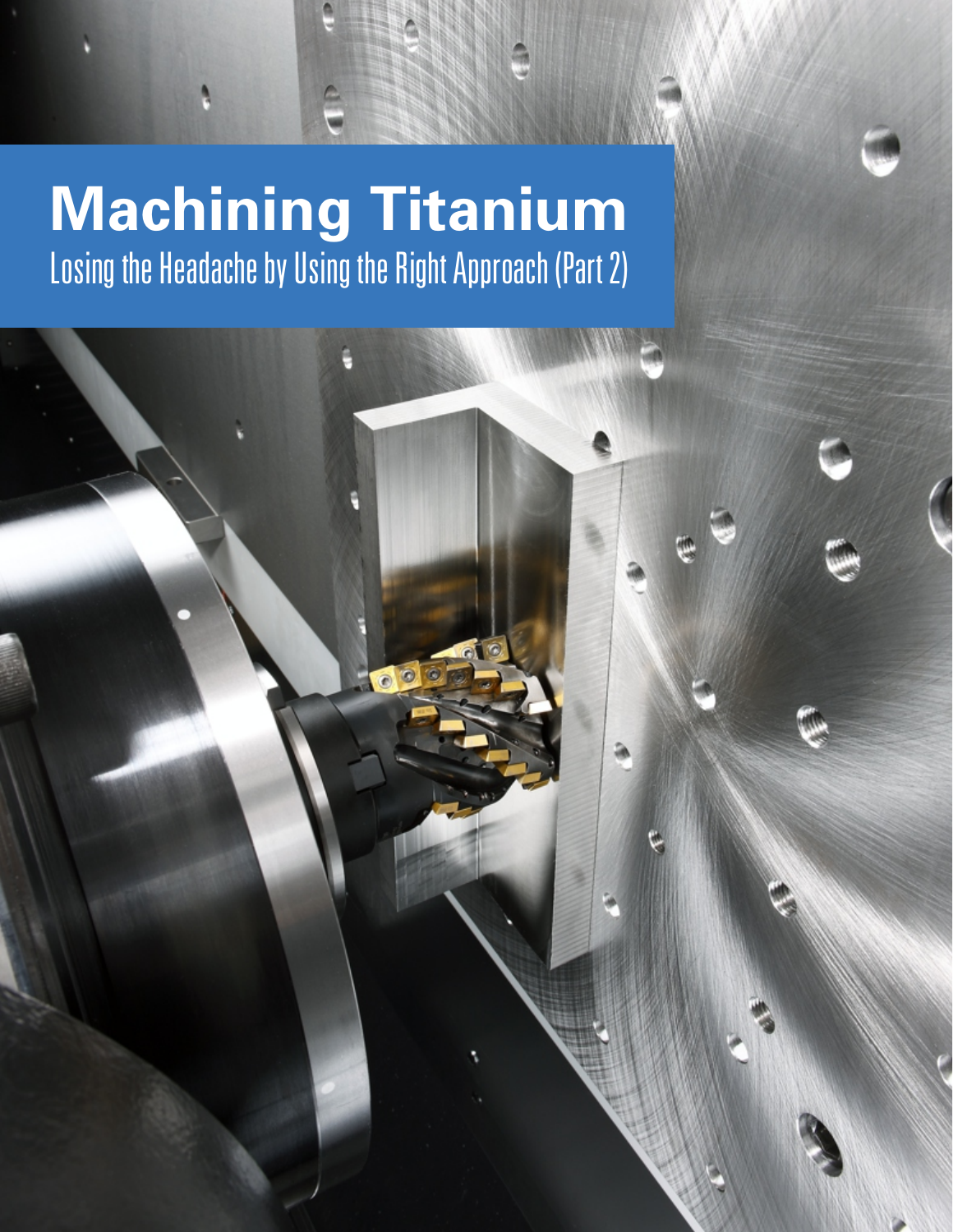# **Author Biography**



# **Brian List**

## **Research & Development Team Leader**

Brian List currently leads the research and development group at Makino (Mason, Ohio). He has 14 years of experience in aerospace, automotive and high production process applications.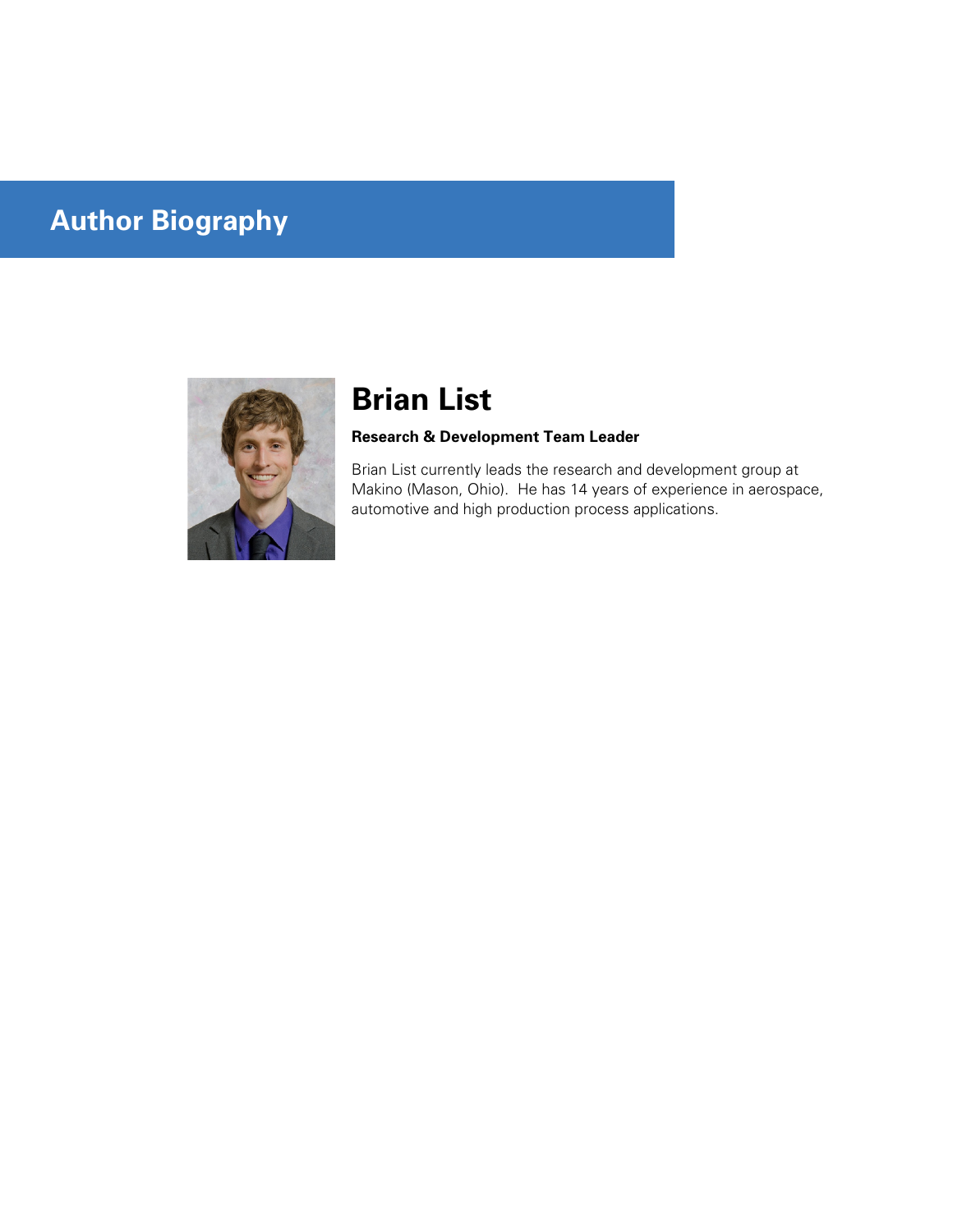#### **Quick Review**

Part 1 of this three-part whitepaper covered the challenges of machining titanium due to its high strength, low thermal conductivity, high modulus of elasticity, and shearing mechanism; and discussed how a holistic approach using the right machines and processes can significantly reduce these challenges.

In Part 2, we will define tool-bending moment and address bending-moment limitations. We will also explain what happens when tool-bending moment is exceeded, as well as how to calculate cutting forces.

#### **What Is Tool-Bending Moment?**

Archimedes, the second-century B.C. Greek mathematician, has been permanently penned into world history for his quote "Give me a lever long enough and a fulcrum on which to place it, and I shall move the world." This statement has been shared for generations in physics classes to express the power of levers and the concept of torque. The same notion applies to tool-bending moment in many ways.

Put simply, bending moment is basically a force that causes something to bend. If the object is not wellrestrained, the force will cause the object to rotate around a certain point. A bending moment occurs when a force is applied at a given distance away from a point of reference, causing a bending effect. In the milling process, tool-bending moment is created whenever a side force is applied to a cutter. Toolbending moment is directly linked to radial cutting force and tool length.

Machine builders generally expect that the highestforce cutting will be performed by short-length tools such as face mills or inserted cutters. But when manufacturers begin to use longer tools to access deep pockets or hard-to-reach features, they begin moving the cutting force out further from the spindle and the supporting spindle bearings. As tool length grows, the machining process begins to create a very large torque, known as tool-bending moment, across the front of the spindle (Figure 1).

Bending moment is typically measured by a force (N) multiplied by a length (m). The formula used to calculate bending moment is the same formula used to calculate torque, which is force (N) times distance (m).





Figure 1. Front and Side view of Torque and Tool-Bending Moment on a Spindle

Example: An end mill that is machining Ti 6Al-4V may produce a cutting force of 4000 N of side load. If the tool is 150 mm long, we could approximate that this force is being applied to the end of the tool. In this example, the tool-bending moment being applied to the face of the spindle is 4000 N times 0.150 meters (150 mm), which equals 600 Nm. It is important to note that this torque is not the same as the spindle torque, which is a description of the spindle's ability to rotate the tool.

Limitations of spindle load: Spindle-load monitoring can be a quick way to assess if a particular process is placing too much load on a machine tool. However, this method has several limitations. First of all, not all machines are built in a well-balanced manner. Some machine builders will put a higher torque or higher power spindle on a machine to appeal to specific markets, and these machine structures will have trouble supporting the forces created by these spindles. Secondly, spindle load will not provide any feedback to the operator regarding vibration. Vibration and chatter create highly varying forces that can damage machine components even while spindle load is very low. Finally, spindle load cannot monitor tool-bending moment.

Understanding and calculating tool-bending moment is often ignored by machinists. This is due to a common assumption that the spindle load is the only limit that needs to be monitored when evaluating the stress that a process is placing on a machine. However, if the tools being used are long, one could easily create a tool-bending moment that damages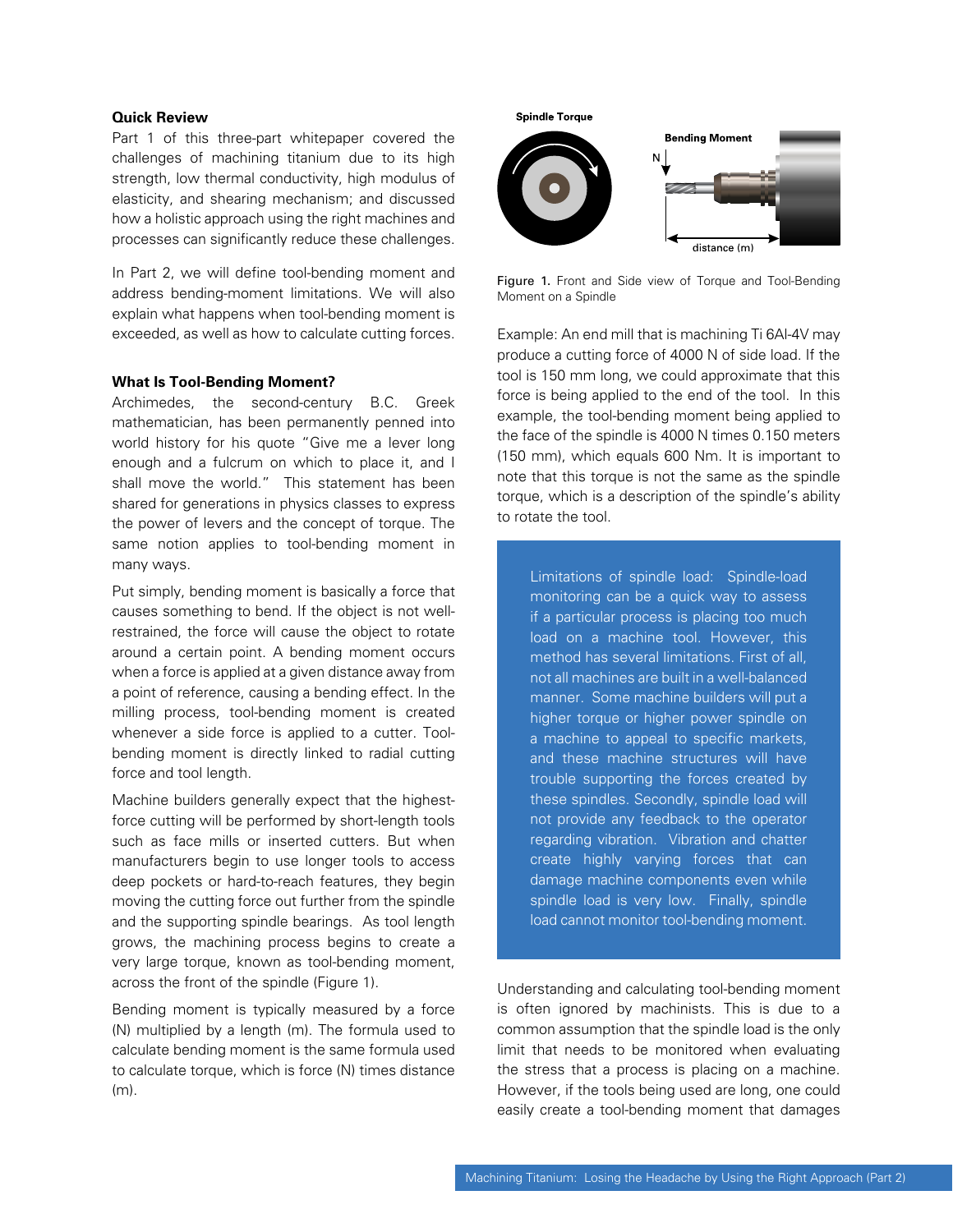the machine, even while the spindle load is very low. Another reason tool-bending moment is often not considered is that it can be difficult to obtain or estimate accurate cutting-force data.

#### **Tool-Bending-Moment Limit**

Each of the main tool tapers available on the machine market has an associated tool-bending-moment limit based on the mechanical design, tool clamping method, and tool clamping force. This limit is essentially a measurement of how much side force a tool can take before the tool taper begins to separate from the spindle taper. The associated tool-bendingmoment limit puts a very real boundary on what level of material-removal rate can be achieved by a machine. Figure 2 illustrates the various bendingmoment limits associated with each tool taper.



Figure 2. Tool-Bending-Moment Limit by Taper Type

#### **Exceeding Tool-Bending Moment**

It is imperative to understand and accurately estimate tool-bending moment in order to prevent damage to the machine tool. Without realizing it, many manufacturers are running processes that regularly exceed the tool-bending-moment limit of their machines.

What takes place when the tool-bending moment is exceeded depends upon how far it was exceeded. If it was exceeded only minimally, it may go unnoticed in the short term; however, a couple of scenarios may result.

One scenario is that the tool taper, which is no longer in solid contact with the spindle taper, will be more likely to permit chatter, resulting in a damaged cutting tool. Another scenario is that the tool may experience significant deflection from the programmed path, leaving more material on the part for the subsequent semi-finish or finish operation.

In either case, the spindle is likely to survive in the short term. In the long term, however, the user will certainly experience shortened spindle life, and fretting on the tool taper and spindle taper. (Fretting is a gradual wear condition caused by rubbing due to vibration and to motion between the tool taper and spindle taper.)

You have probably seen demonstrations and YouTube videos that seem to exhibit impressive metal-removal rates on small taper machines. These processes get great responses from visitors and viewers, whose reaction may be something along the lines of, "I can't believe they can do that on a CAT 40 machine!" But considering the damage these processes inflict on a spindle, they can't be done on a CAT 40 machine long-term.

Damage from exceeding tool-bending moment doesn't just come from continuously heavy cuts in hard metals, it can also occur in softer material, such as aluminum castings, when a cutter moves across highly varying thicknesses of material. These spikes in load are accompanied by temporary spikes in the tool-bending moment, which create instances of wear on the tool, spindle taper, and spindle bearings.

When tool-bending moment is exceeded significantly, the outcome will be much more serious and memorable (although it will likely make for an entertaining lunchroom story!) Excessive toolbending moment typically occurs due to machine crashes, misloaded parts, or program-feed rate errors. When tool-bending moment is exceeded to a great degree, the tool is likely to be pulled either partially or entirely out of the spindle, which can cause immediate and irreparable damage.

Everyone understands the importance of avoiding catastrophic failures, but it is also necessary that machinists understand how to avoid the hidden damage caused by even slightly exceeding the toolbending moment during all parts of the process. Catastrophic failure is impossible to overlook, but the results of exceeding the tool-bending moment consistently over time are more insidious—over years of production, it will drain profitability by increasing both tooling and machine-maintenance costs.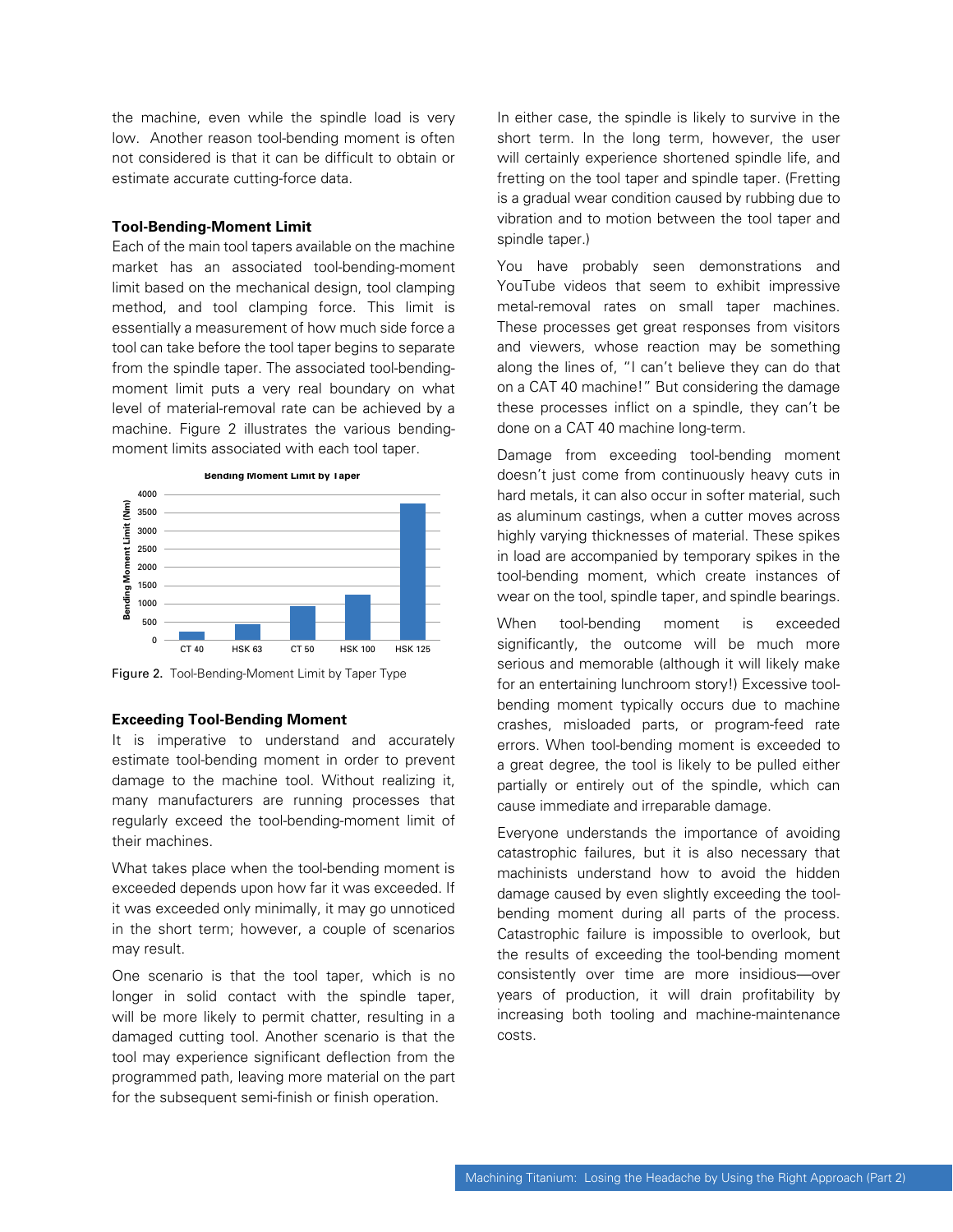#### **Calculating Cutting Forces**

The most challenging step in calculating tool-bending moment is measuring, or calculating, the cutting forces. The reason this can be tricky is because cutting forces often involve a lot of guesswork. There are factors associated with machinability, the class of material being cut, and the geometry of the cutting tool that can dramatically affect the result of the calculation—and most of this information is not accurately known before running a tool path. This can make determining tool-bending moment for a milling operation very difficult.

In order to eliminate uncertainty, and provide some perspective on forces and moments involved in machining Ti 6Al-4V, Makino's R&D center in Mason, Ohio recently made several machining passes in titanium. Makino used a long-edge milling cutter and measured the cutting forces directly, using a Kistler dynamometer.

All machining passes consistently used the full 76.2 mm (3.0 in.) axial depth of the tool, and fed at 0.1 mm (0.004 in.) per tooth. The cutting speed was varied from 45 to 65 m/min, and the radial engagement was varied from 5 to 25 mm. This provided 25 pieces of data for use in bending-moment calculations (Figure 3).

In Makino's test, the axial engagement was not varied because it was already established that the relationship between cutting force and axial engagement is linear. For example, if you double the axial engagement, you double the cutting forces.



Figure 3. Cutting Forces in Ti 6Al-4V

Feed-per-tooth was also not varied for this test because the range for chip thickness for titanium is already well known and documented.

Radial engagement, however, was increased from 5 to 25 mm in 5-mm increments. When varying the radial engagement, the increase in cutting forces was not linear. For example, doubling radial engagement from 5 to 10 mm did not double the cutting forces but instead increased in a more complex fashion (Figure 3). The non-linear increase of force was due to the fact that increasing radial engagement changes the arc of engagement for the cutting insert, as well as the chip thickness, in ways that are not entirely linear.

Finally, cutting speed was varied to demonstrate the often surprising relationship between cutting force and cutting speed. As shown in Figure 3, the cutting force remains practically level as surface speed

One method that can be used to calculate the cutting forces is based on the spindle load, tool diameter, and spindle-torque curve. The following variables are used to calculate the cutting force:

Dc - Tool diameter (mm)

n - RPM

- S% Spindle load percentage consumed during cutting
- Tn Maximum available torque at RPM (n)
- Fr Radial force (parallel to the radius of the cutter and against the spindle connection and bearings)
- Ft Tangential force (perpendicular to the radius of the cutter)
- Kf Conversion factor for Ft to Fr (approximately 0.67)

Formula for calculating the tangential force from the spindle load and torque-curve chart:

 $Ft = (S\% \times Tn) / (Dc / 2 / 1000)$ 

Formula for converting the tangential force into a radial force used in tool-bending-moment calculations:  $Fr = Ft \times Kf$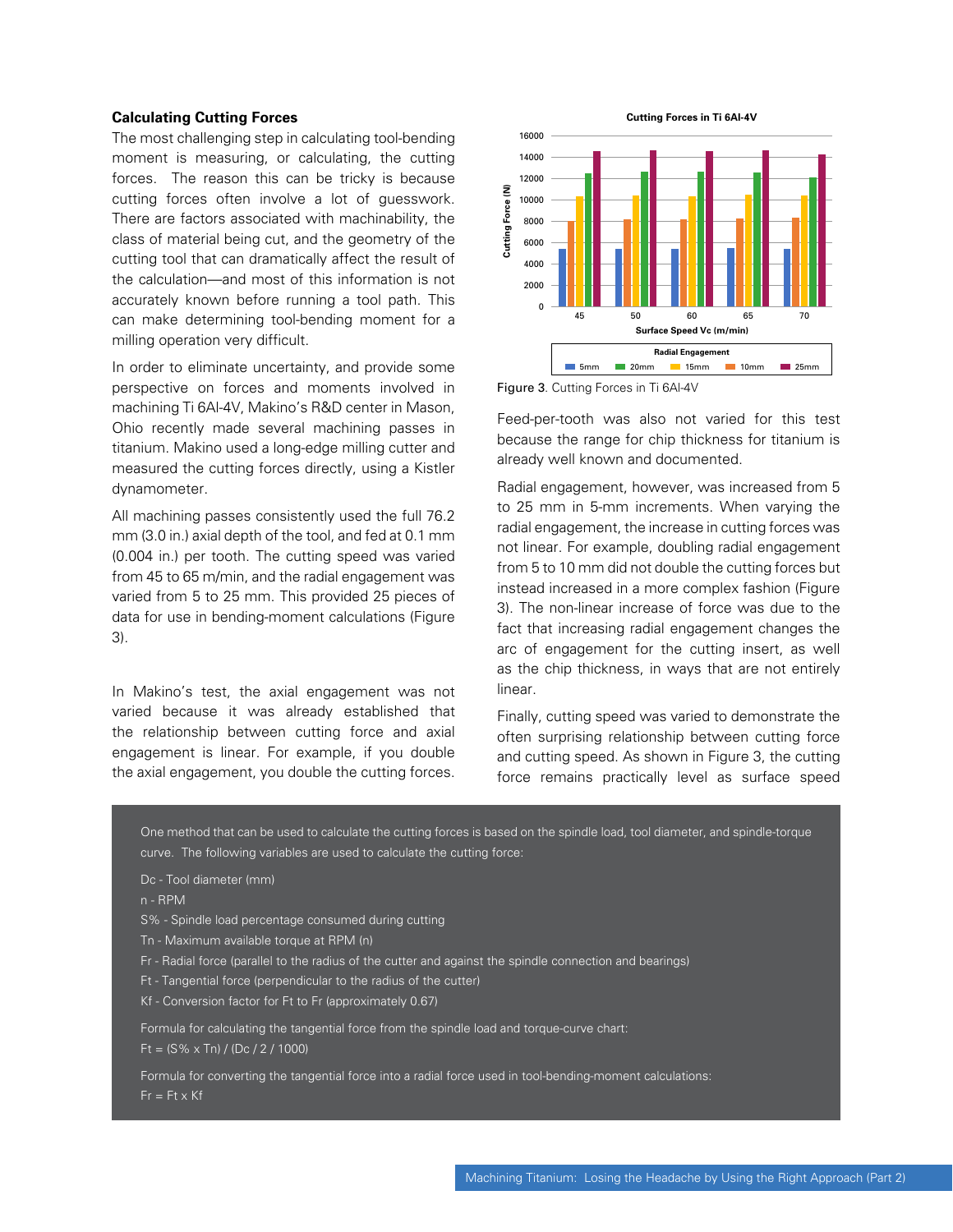increases; in fact, it goes down slightly, as surface speed is increased.

Many machinists in the industry believe that increasing the cutting speed, feed rate, and metal-removal rate must increase the cutting forces. However, the test data shown in Figure 3 demonstrates just the opposite. If all other cutting conditions are held steady, increasing the surface speed and maintaining the same feed per tooth will slightly reduce the cutting forces on the tool.

(Note: This finding can lead machinists to think that in order to achieve a higher metal-removal rate on a light-duty machine, you can simply increase the surface speed. Unfortunately, while this would decrease the cutting forces slightly, titanium has a definite speed limit around 50-65 m/min in roughing with carbide. Increasing the surface speed beyond this to decrease cutting forces will severely shorten tool life.)

Makino's test data provides the elusive and oftenhard-to-obtain cutting-force data at a very accurate level that can be used for calculating tool-bending moment.

#### **Calculating Tool-Bending Moment**

We now have the force numbers needed to run toolbending-moment calculations. Typically, multiplying the cutting forces by the tool length provides a fast and easy estimate. (This was the method used in the example at the beginning of this paper). However, to be even more accurate, it is necessary to consider the axial depth of cut.

For Makino's test, the axial engagement was 76.2 mm (3.0 in.), which means the force was, on average, applied to the tool at about 38.1 mm (1.5 in.), half of the axial engagement, back from the tool tip. Tool-bending moments were calculated using the measured cutting forces, and the tool length was adjusted for the axial engagement. Furthermore, since the relationship between axial engagement and cutting force is linear, tool-bending moment could be calculated for every combination of radial and axial engagement across the range of values measured (Figure 4).

Using the cutting force data, a curve was plotted across axial and radial engagements, highlighting the limit of what cross-section of material could be removed according to each taper's bending-moment



Figure 4. Tool-Bending Moment Limits by Holder Type in Ti 6AI-4V

limit. The chart in Figure 4 can be used by an operator to determine the maximum material-removal rate possible for a given taper at 55 m/min, 0.1 mm (0.004 in.) per tooth, in a 180-mm-length, 76.2-mm (3.0-in.) diameter tool.

As demonstrated in Figure 4, the axial and radial engagements are directly limited by the tool taper available in the machine tool. (These limits are also dependent upon the pull force/clamping force the spindle applies to a clamped tool. Reduced pull force significantly reduces the allowable tool-bending moment.)

If using a CAT 50 or CAT 40 tool taper to machine a 20-mm deep pocket, a manufacturing engineer could improve productivity by moving up to the HSK 100 taper. According to the chart in Figure 4, the productivity could be triple that of the CAT 50 taper and provide ten times that of the CAT 40 taper. The HSK 125 taper, which is available on Makino's purpose-built titanium milling machines, has a bending-moment limit that is an additional three times larger than that of the HSK 100.

Figure 4 does not include the bending-moment limit on the HSK 125 because it is so much higher than other standard tapers—significantly higher than the tool-bending moments that can be generated for the ranges of parameters tested here.

Since tool-bending moment is directly linked to tool length, it is important to note that the data presented in Figure 4 is for a standard 180-mm, gauge-length tool. If the tool was longer—to improve part access or cut deeper axially—it would significantly reduce the amount of radial engagement possible due to the increased tool-bending moment.